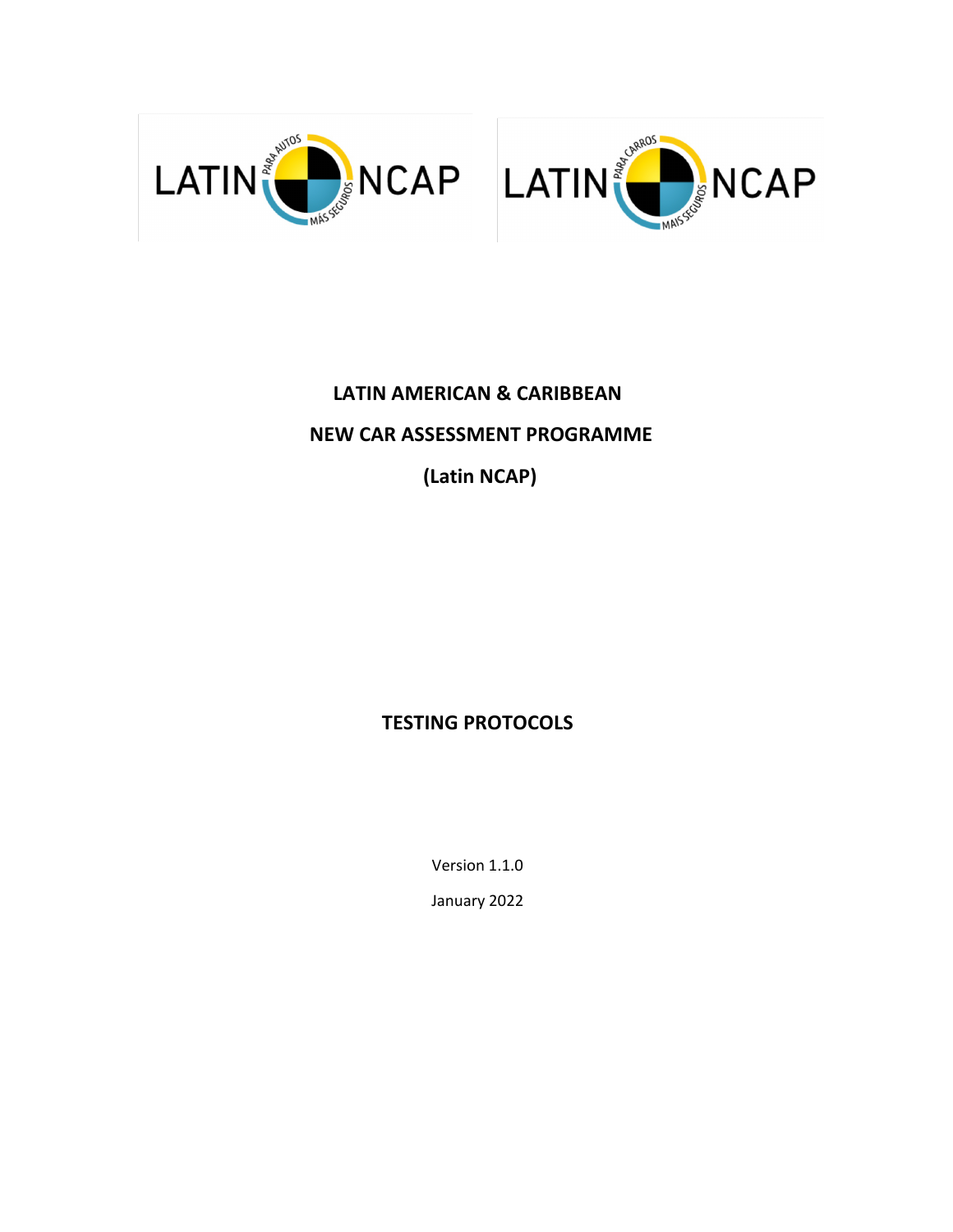#### **AKNOWLEDGEMENT**

**Copyright ©Latin NCAP 2019 - This work is the intellectual property of Latin NCAP and Euro NCAP. Permission is granted for this material to be shared for non-commercial and educational purposes. Copying of parts of the original text is by permission of Latin NCAP and Euro NCAP.**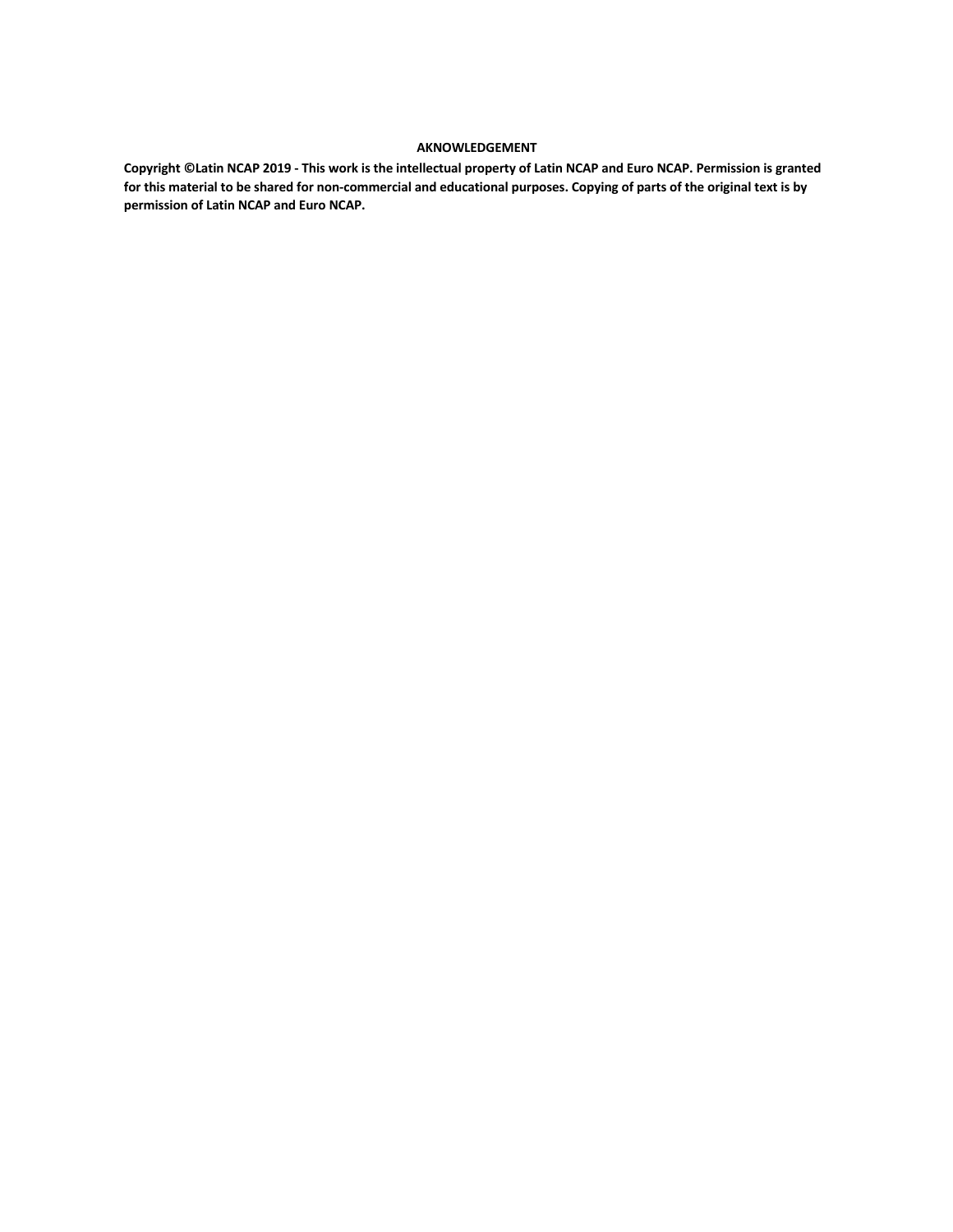#### **Information required ahead of testing**

Manufacturers will be requested to complete the manufacturers form according to the following document:

- *Euro NCAP - Manufacturer Data For Testing And Assessment v1.1 Nov 2017*
- In addition, the manufacturer must indicate Latin NCAP all the markets that the vehicle is being sold or will be sold after launch according to the requirements detailed in Latin NCAP CSSTR protocol.

In the case that the car to be tested is Electric or Hybrid, extra considerations must be put in place at the time of testing according to the following document:

• *Euro NCAP - Testing of Electric Vehicles v1.0 Oct 2010*

### **Adult Occupant Protection**

- Frontal ODB testing protocol:
	- o *Euro NCAP - ODB Frontal Impact Testing Protocol v7.0.1 Apr 2015.*
- Knee mapping testing protocol (when required):
	- o *Euro NCAP - Sled Test Procedure For Assessing Knee Impact Areas v2.7 Jun 2011*.
- Side MDB testing protocol
	- o *Euro NCAP - MDB Side Impact Testing Protocol v6.0 Aug 2012.*
	- $\circ$  Latin NCAP can decide if the impact side is the driver or passenger side randomly before the test.
- Side Pole impact testing protocol:
	- o *Euro NCAP - Pole Side Impact Testing Protocol v5.0 Oct 2009.*
	- o Front headrest position can also be set according to Latin NCAP MDB protocol or the highest position.
- HPD (Head Protection Device) assessment procedures (when required):
	- o *Euro NCAP - OPSI Testing Protocol (Section 7.5) v7.0.4 Sept 2018*
- AEB City testing protocol:
	- o *Euro NCAP – Test Protocol AEB systems v1.1 Jun 2015*.
	- $\circ$  In the case there is convincing evidence that under CCRS scenarios the system will show difficulties with the GVT target, then EVT target might be used.
- Whiplash testing protocol:
	- o *Euro NCAP - Whiplash Dynamic Assessment - Testing Protocol v3.3.1 Feb 2019.*
	- o Latin NCAP will only perform the medium severity pulse.

### **Child Occupant Protection**

- COP dynamic testing protocol using Q1 ½ and Q3 dummies:
- *Frontal Impact: Euro NCAP - ODB Frontal Impact Testing Protocol v7.0.1 April 2015.*
- *Side Impact: Euro NCAP – MDB Side Impact Testing Protocol v6.0 Aug 2012.*
	- $\circ$  Latin NCAP can decide in the MDB test which side of the car will be tested for the impact, the child occupants must be positioned keeping the symmetry.